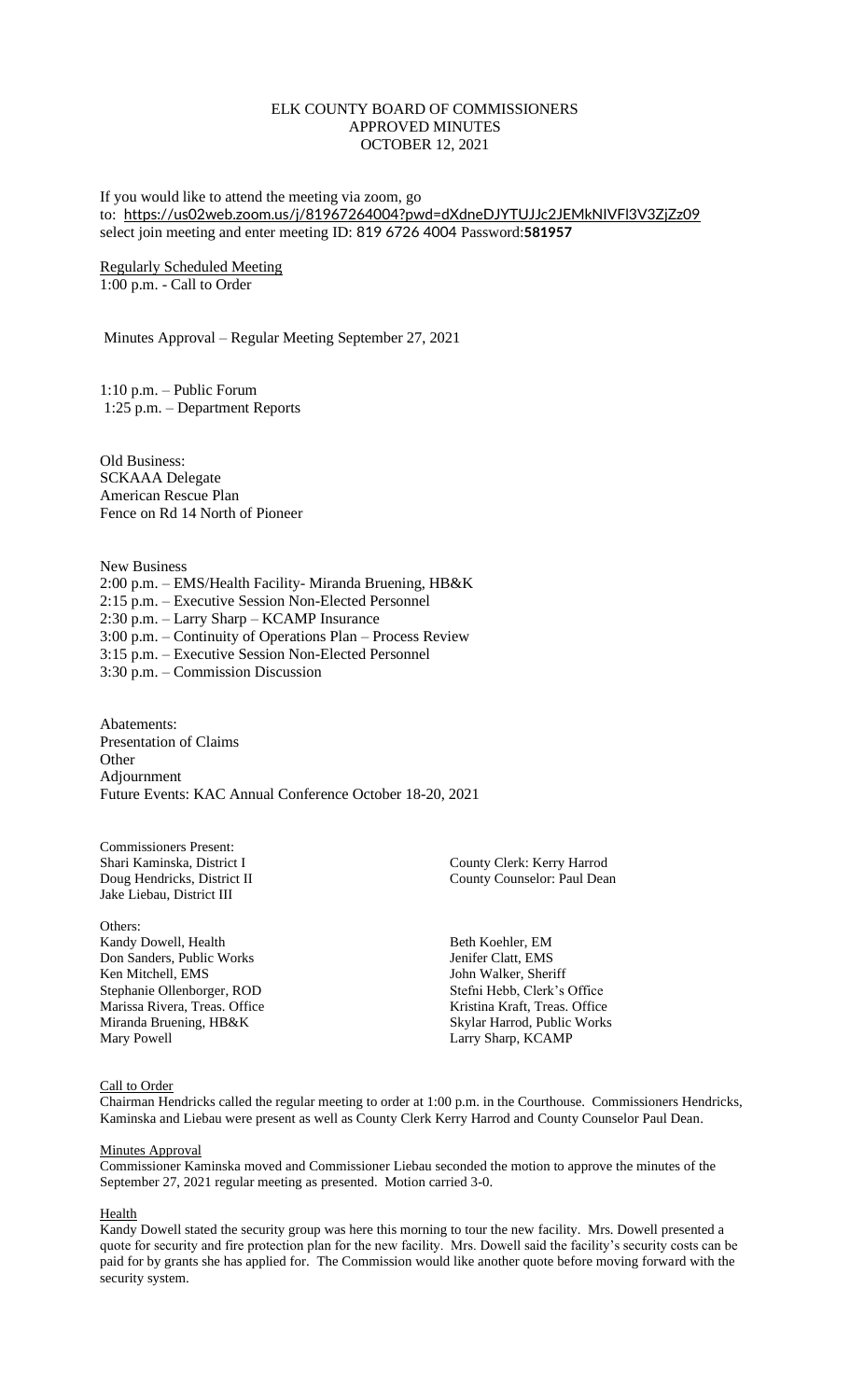## EMS

Ken Mitchell presented the monthly report for September. The EMS department had 20 runs with collections totaling \$18,677.31. The first out truck is in the shop for new shocks, wheel bearings and vacuum leak repair. Mr. Mitchell stated the department will have to amend the budget for this year.

## Sheriff

John Walker presented the monthly report for September. Sheriff Walker stated the Dodge Charger is in Caney getting the decals changed today, then it will go to Bartlesville to have the radio installed. Girard Juvenile Center will not take out of district juveniles. Sheriff Walker present the support agreement from McDonald Computer Service. The Commission would like Sheriff Walker to get more information on what the support agreement covers before committing to the agreement.

## Register of Deeds

Stephanie Ollenborger presented the monthly report for September. They had a total of 49 instruments recorded and a total deposit of \$3,381.25.

#### Emergency Management

Beth Koehler presented the 2021 EMPG paperwork to be signed. Commissioner Kaminska moved and Commissioner Liebau seconded the motion to apply for the Emergency Management Performance Grant funding for 2021 with the approximate amount of \$6,100. Motion carried 3-0.

## Public Works

## Road

Don Sanders stated they had a few calls regarding trees down in the roads from Sunday's winds. Mr. Sanders informed the Commissioners that the courthouse generator needs a new alternator.

#### SCKAAA Delegate

The County is still looking for a delegate.

## American Rescue Plan

Kerry Harrod stated there has been no new updates at this time. Ms. Harrod will contact Ashley Osburn with Yerkes & Michels, CPA to get an update.

## Fence on Road 14 North of Pioneer

The center of the bridge has been marked. Chairman Hendricks spoke with the landowner regarding the placement of the corner post.

#### Appointment of Liberty Township Board

Commissioner Kaminska moved and Commissioner Liebau seconded the motion to appoint Jeff Oakes as Trustee, Elizabeth Oakes as Treasurer and Billy Ecton as Township Clerk to fill unfilled vacancies on the township board for Liberty Township. Motion carried 3-0.

## Continuity of Operations Plan – Process Review

Beth Koehler updated the Commission on the status of the plan.

## EMS/Health Facility

Chairman Hendricks stated they did a walk thru of the facility Friday. Miranda Bruening stated she would like to start having 2 site meetings a month from here on out. The next site meeting will be October 22, 2021 at 2:00 p.m.

#### Kansas County Association Multiline Pool Insurance

Larry Sharp was present to update the Commission on the services KCAMP offers. Mr. Sharp stated the claims in Elk County have been well below average this year.

## Executive Session 2:40 p.m.

Commissioner Kaminska moved and Commissioner Liebau seconded the motion to go into executive session for 20 minutes to discuss legal matters with Paul Dean present. Motion carried 3-0.

#### Back in session 3:00 p.m.

Action: Commissioner Kaminska moved and Commissioner Liebau seconded the motion to opt into the Attorney Generals Settlement on the opioid litigation. Motion carried 3-0.

#### Commissioner Discussion

Mary Powell was present and would like to be on the agenda for October 25, 2021 to discuss the 30 by 30 and the land bank. Ms. Powell stated that the trees in the ditch by her property on need cut down and the ditches need mowed.

## Warrants

Commissioner Kaminska moved and Commissioner Liebau seconded the motion to pay the warrants in the amount of \$237,361.62. Motion carried 3-0.

#### Payroll

Commissioner Kaminska moved and Commissioner Liebau seconded the motion to approve the September payroll in the amount of \$236,565.95. Motion carried 3-0.